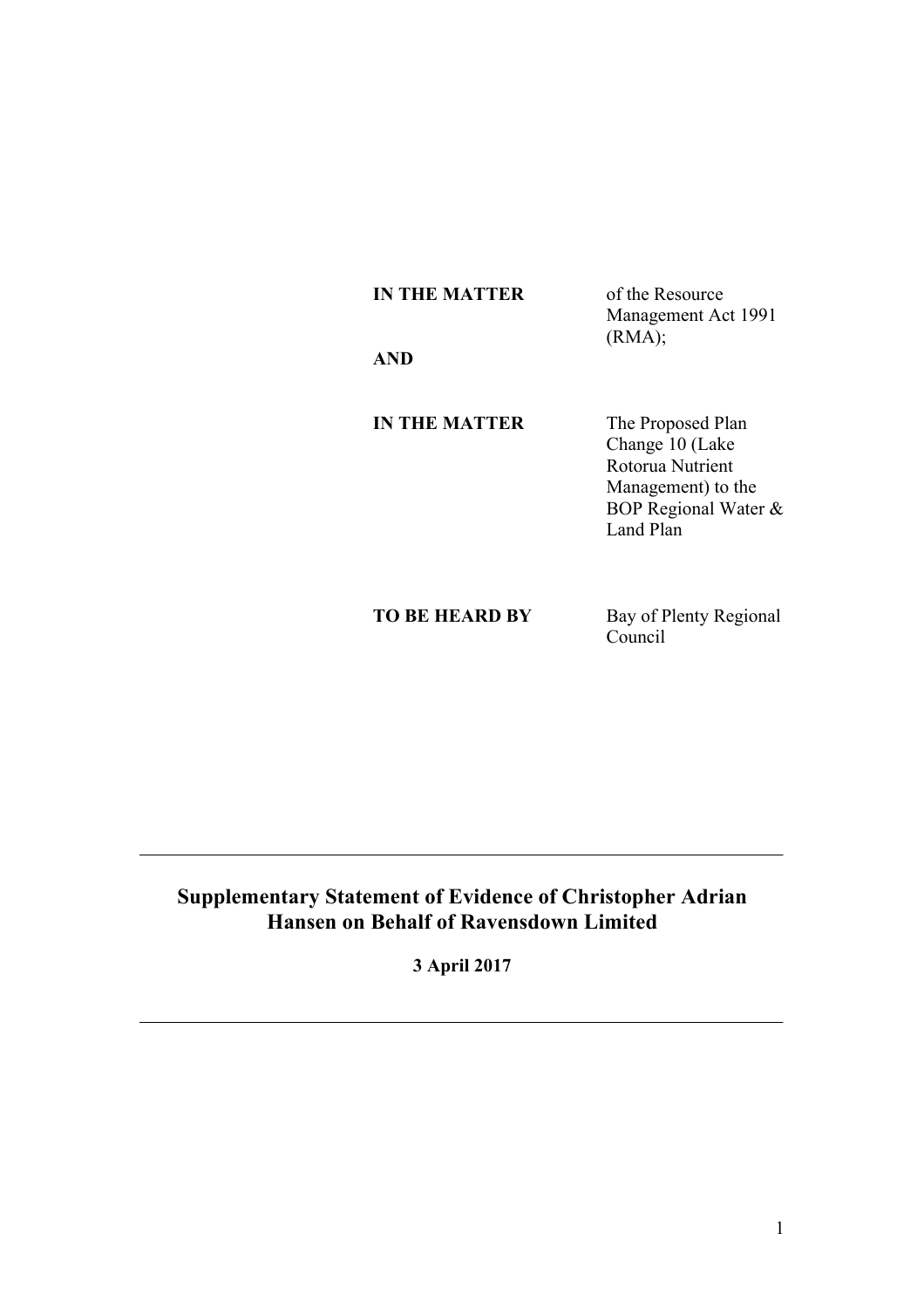### **Introduction**

- 1. My name is Christopher Adrian Hansen and I am a Director and Principal Planning Consultant with Chris Hansen Consultants Ltd. My qualifications and experience are included in my Evidence in Chief dated 22 February 2017.
- 2. I provide the following supplementary statement of evidence in response to my review of the rebuttal evidence provided by Council Officers, and to summarise the outstanding matters yet to be resolved raised by Ravensdown in its submission.
- 3. While this is a local authority hearing, I confirm I have read the Code of Conduct contained in the Environment Court's Practice Notes for Expert Witnesses and agree to comply with it. I also confirm that I have considered all the material facts that I am aware of that might alter or detract from the opinions that I express, and that this evidence is within my area of expertise.

### **Background**

- 4. I attended the hearing of submissions in Rotorua on Thursday 16 March 2017. My Evidence in Chief prepared for the hearing is divided into two parts: Part One provided planning evidence on those planning matters unresolved from reviewing the s.42A Officer Report; Part Two is in table form, and records the planning matters that have been resolved from reviewing the s.42A Officer Report, and a request that the recommendations of the s.42A report be accepted. Appendix B to my Evidence in Chief provided suggested wording for specific PC10 provisions to address the unresolved matters.
- 5. At that hearing I provided a verbal response to the rebuttal evidence provided by the following Council Officers:
	- Mr Alastair MacCormick
	- Mr Simon Park:
	- Ms Rebecca Burton; and
	- Mr Stephen Lamb.
- 6. As a result of the rebuttal evidence provided by the Council Officers, I amended my position on a number of the matters in Part One (planning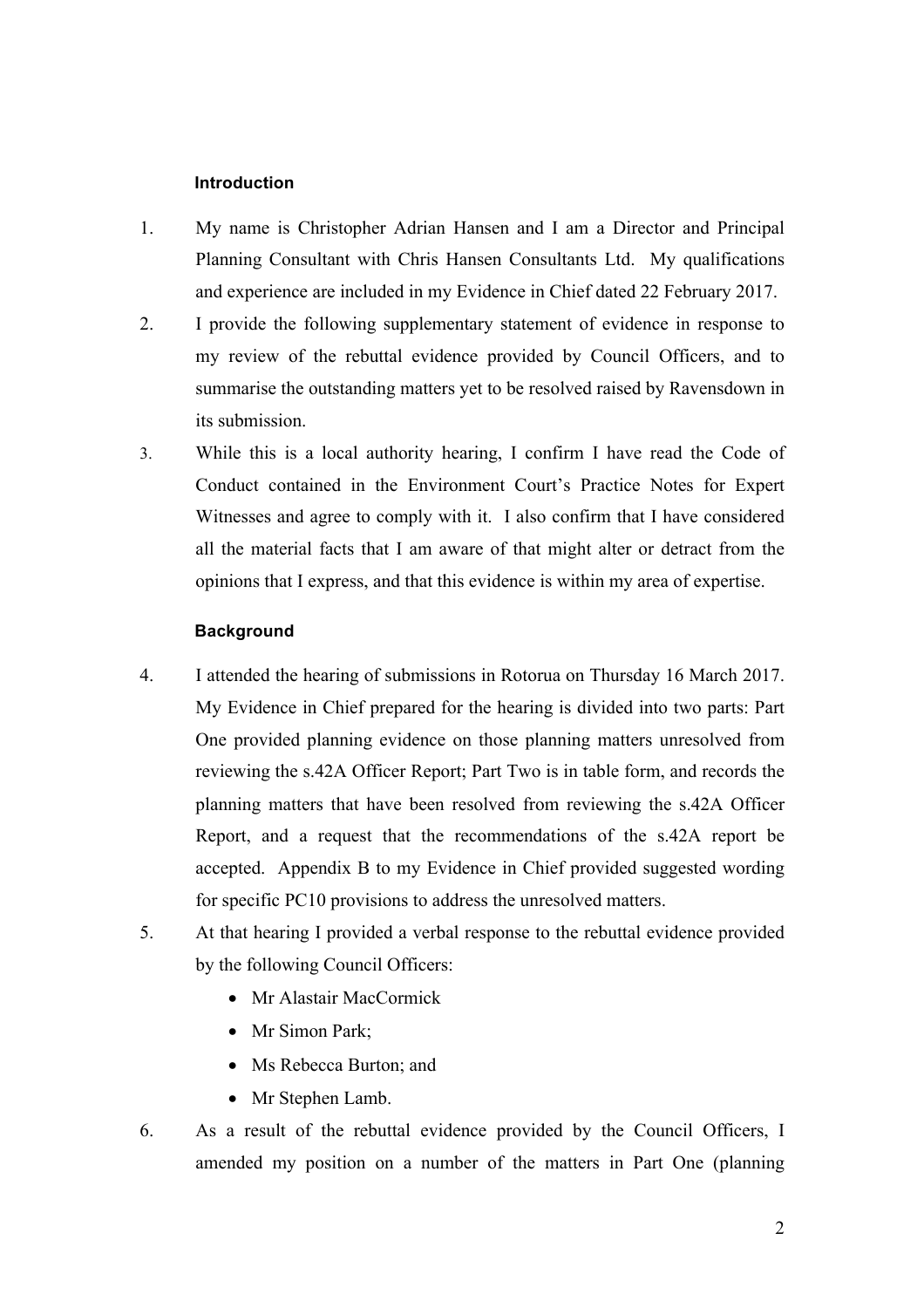matters unresolved) of my Evidence in Chief. I also acknowledge that subsequent to the hearing, Mr MacCormick has engaged with Ravensdown to clarify and resolve a number of concerns relating to the updating of OVERSEER® reference files and the security of the Excel spreadsheet referred to by Mr Park in paragraph 6 of his rebuttal evidence.

### **Outline of Supplementary Evidence**

7. In this supplementary evidence I record the verbal comments I made at the hearing, and identify the planning matters that remain unresolved. I also update the table in Part Two of my evidence to identify those matters that have been resolved as a result of the recommended amendments in the rebuttal evidence of Council Officers, and further discussions with Mr MacCormick.

### **Part One - Planning Matters Unresolved**

- 8. The following matters raised in Ravensdown's submission remain unresolved:
	- i. An alternative approach to Benchmarking;
	- ii. Updating of OVERSEER<sup>®</sup> reference files;
	- iii. A lack of reference to Schedule LR Seven;
	- iv. The default rule for permitted activities being non-complying;
	- v. Nutrient Management Advisor Certification requirements;
	- vi. Schedule LR Two.
- 9. I will provide a brief summary of the key points on each of the above matters, without repeating the key points made in my Evidence in Chief.

### **An Alternative Approach to Benchmarking**

10. As I discussed at the hearing, Ravensdown provided an alternative approach to the benchmarking of nitrogen losses from farm systems as it considers there is confusion and uncertainty regarding the approach adopted in PC10. In particular, Ravensdown is concerned that old versions of OVERSEER® have been used to determine the nitrogen reference point (NRP) from a farm, and the consequences of what the NRP number is may determine whether a consent is required and what the activity status of that consent might be. Ravensdown sought a new benchmarking policy; amendments to Method LR M5; a new definition of 'Start Point'; and amendments to Schedule LR One.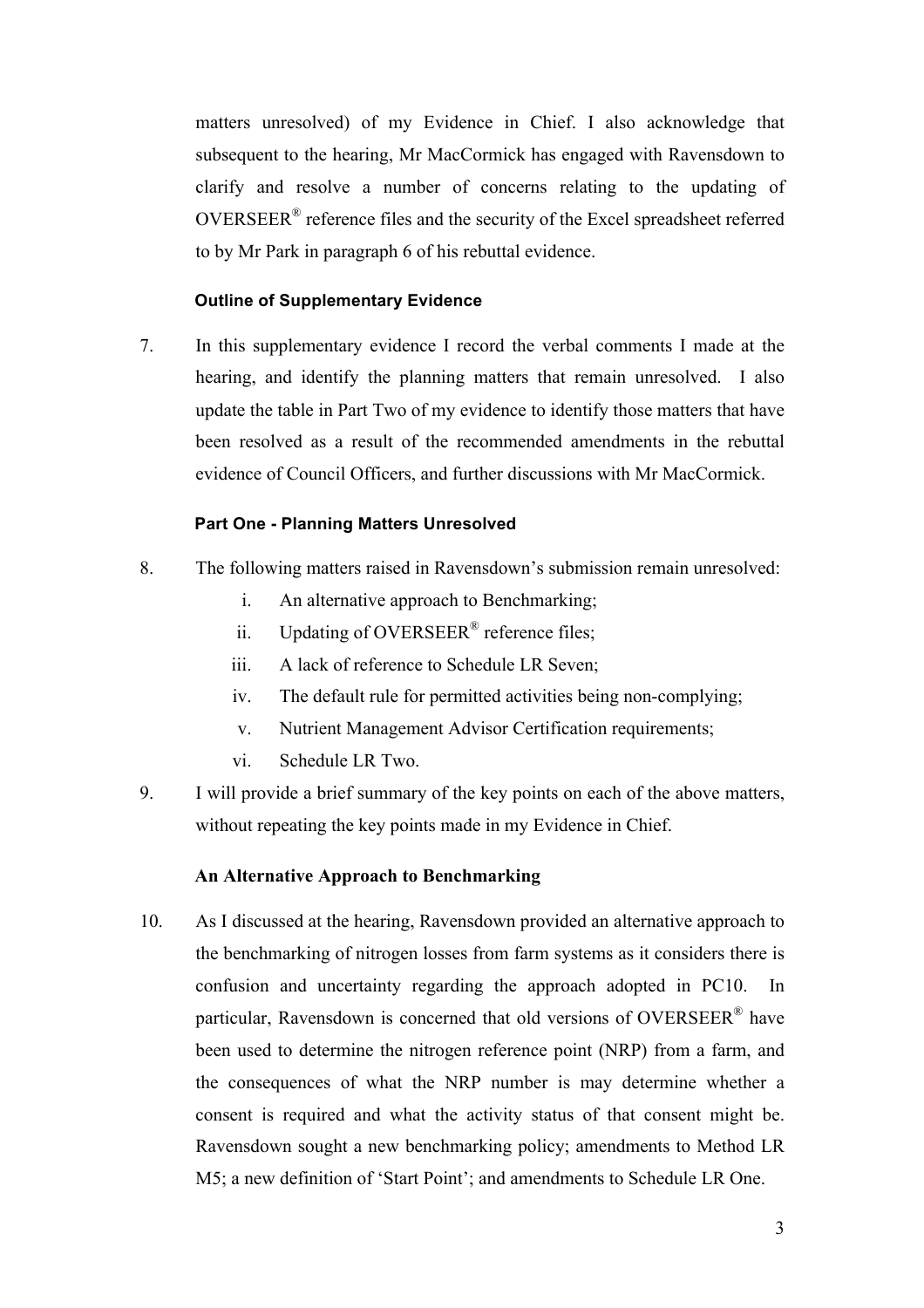- 11. After listening to the questioning of Council's Officers by the Panel during the hearing on March  $16<sup>th</sup>$ , I remain of the view that the alternative approach to benchmarking profited by Ravensdown remains a reasonable and practicable alternative to developing a NRP for a farm. The benefits of the approach proposed is that it would rely on actual nitrogen losses measured from a farm system. This would mean the benchmarking can be determined from recent actual results and the percentage reduction required can be based on real not predicted values.
- 12. Notwithstanding this, I acknowledged at the hearing that this alternative approach has a 5-year lead in time which may put at risk the meeting of the target load in Lake Rotorua by the 2032 timeframe required by the RPS.
- 13. In my opinion, should the Panel decide to retain the existing approach using the NRP determined from previous versions of OVERSEER®, an approach proposed by Ravensdown could still be considered in order to review and revise the NRP allocations in 5 years to ensure they are accurate and represent the farming system.

## **Updating of OVERSEER® Reference Files**

- 14. In its submission, Ravensdown expressed its concern regarding how OVERSEER® reference files are used within PPC10. Ravensdown raised this matter in relation to the following PPC10 provisions:
	- i. Policy LR P4;
	- ii. Definition Nitrogen Discharge allowance;
	- iii. Definition OVERSEER<sup>®</sup> File;
	- iv. Definition Reference File;
	- v. Schedule LR FIVE;
	- vi. OVERSEER® Use.
- 15. In my Evidence in Chief I provide comment on the s.42A Report and note the Council Officer recommends Ravensdown's request be accepted or accepted in part. I also highlighted a number of amendments recommended to the PC10 provisions which I supported, including a new paragraph in Schedule LR Five clarifying on how Reference Files are to be used and updated. This clarification is most helpful.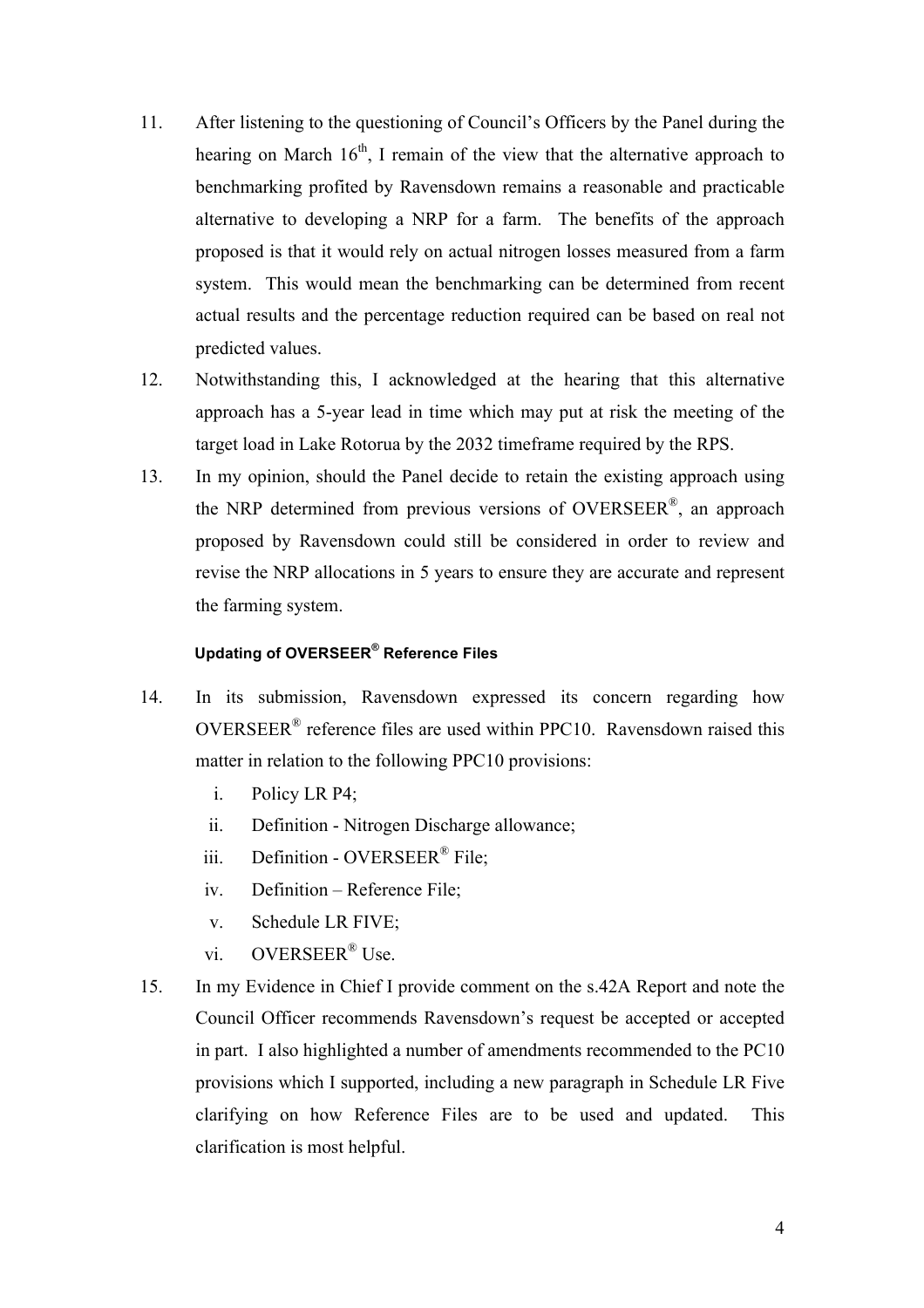- 16. Notwithstanding this, I commented to the Panel at the hearing that while most of the concerns of Ravensdown had addressed, Mr Park had referred in paragraph 6 of his rebuttal evidence to a 'detailed Excel spreadsheet' which records the OVERSEER<sup>®</sup> 6.2.0 allocation exercise. In particular, I expressed concern regarding how this spreadsheet could be part of PC10, and what would happen if the spreadsheet became corrupt or had a bug in it. It was my understanding that ECan had tried a similar methodology unsuccessfully.
- 17. Following up from the hearing, Mr MacCormick got in touch with me to discuss the concern I raised, and we have had a series of very helpful emails and phone discussions that have focussed the concerns and identified possible solutions. I would like to express my appreciation of the time and effort Mr MacCormick has put into discussing this matter.
- 18. By way of a summary, the following matters were identified by Ravensdown and responses provided by Mr MacCormick:

# Security of the Spreadsheet

- i. Ravensdown expressed concern that the spreadsheet is not the most robust method of storing data and while Mr MacCormick agreed in principle, he outlined Council's intention to build a database to manage the data and calculations (programmed to be completed in December  $2017$ ;
- ii. Ravensdown sought assurances that the reference file is secure, and in particular if the spreadsheet is 'locked' so it cannot be easily tampered with. Mr MacCormick indicated that Council uses a proprietary document management system called Objective. This system creates an audit log of all changes to documents within the system and enables various levels of security to be placed on files within the system. Mr MacCormick also advised that only his position within Council has the authority to make changes to the spreadsheet (although there are 3 people who share his position);
- iii. Ravensdown asked whether the reference file is constructed and stored in a way that other staff in years to come can access and follow without error. Mr MacCormick confirmed the process to create/edit the spreadsheet has been documented extensively by a business analyst.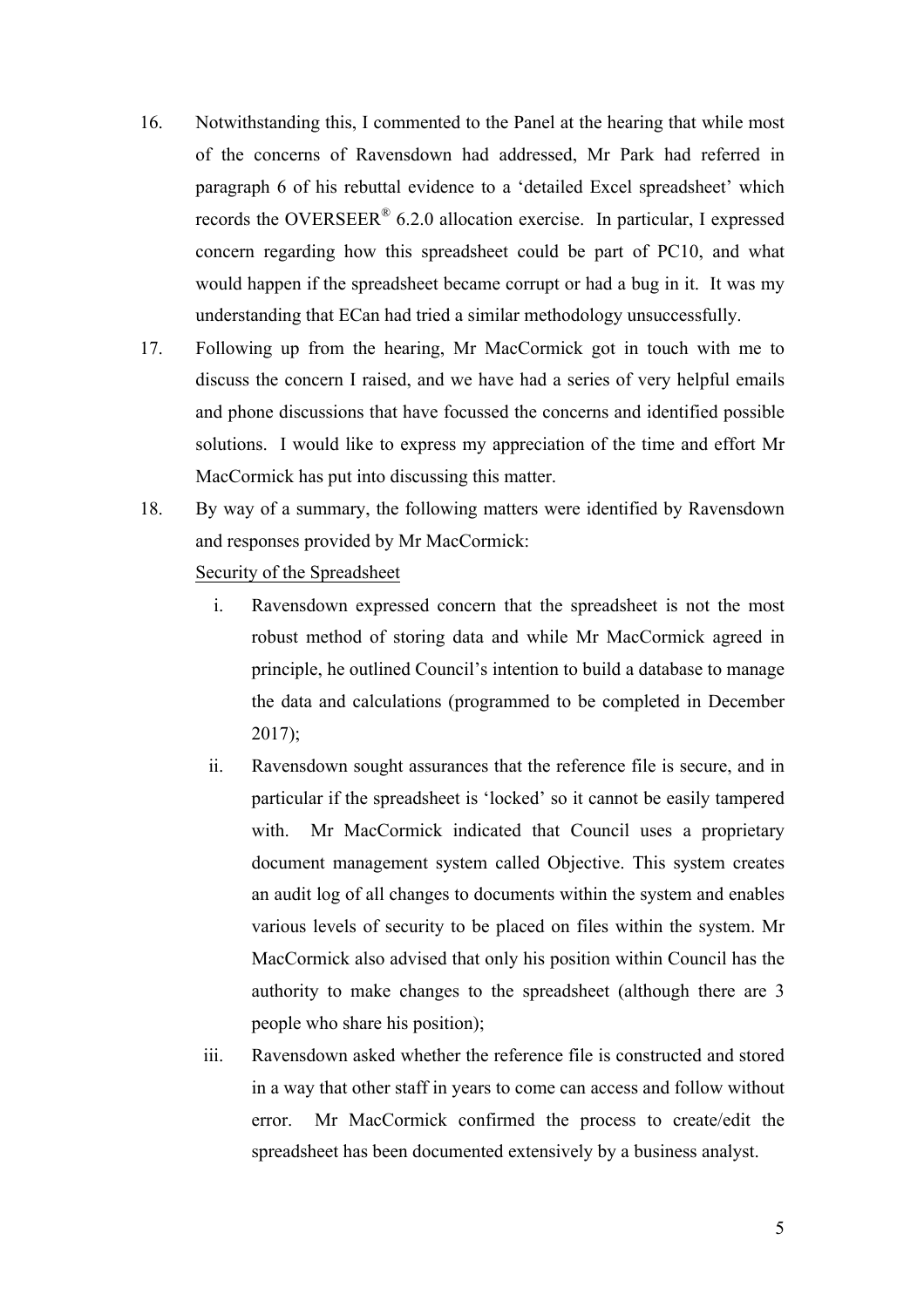### Integrity of the Data in the Spreadsheet

- i. Ravensdown asked for clarification on how the 6.2.0 reference files were built and where the farm system information had come from. Mr MacCormick clarified that this information was described fully in the reports prepared by Mr Matheson as appendices to PC10;
- ii. Ravensdown expressed a view that farmers should be seeking assurance that their farm system has been accurately represented and the maths in the spreadsheet has been applied correctly. Mr MacCormick clarified that the allocations are based on the 2001-2004 benchmarks. These benchmarks were developed in conjunction with the farmers to ensure they represented the property accurately. The farmers were also provided with the OVERSEER<sup>®</sup> file farm parameter report when the benchmark was issued so that they had a record of the input data. The benchmark OVERSEER® files have always been available to the farmer on request. Council also have a process in place where a farmer can dispute and change their benchmark provided they can substantiate the change. A farmer or their consultant can check the maths for each block on their property from the information provided in the rules and the spreadsheet detailing their individual NDA calculations;
- iii. Ravensdown asked when a farmer requests 'his number', what does he get - Ravensdown considered they should get a copy of the reference file and a description of the farm system used within it. Mr MacCormick clarified that when a farmer or his consultant requests a NDA for a property they are asked to provide a map of where they farm. This map is superimposed over a GIS layer containing all the allocations in the catchment. Using the property boundary, a subset of the allocation data relating to their property is created and displayed in terms of total property, effective area, parcel, land use etc. With the development of the database (referred to above) Council are aiming to make this more user friendly and accessible;
- iv. Ravensdown asked if the spreadsheet has been audited. Mr MacCormick indicated it had not been independently audited, but agreed this should occur. Mr MacCormick has suggested AgResearch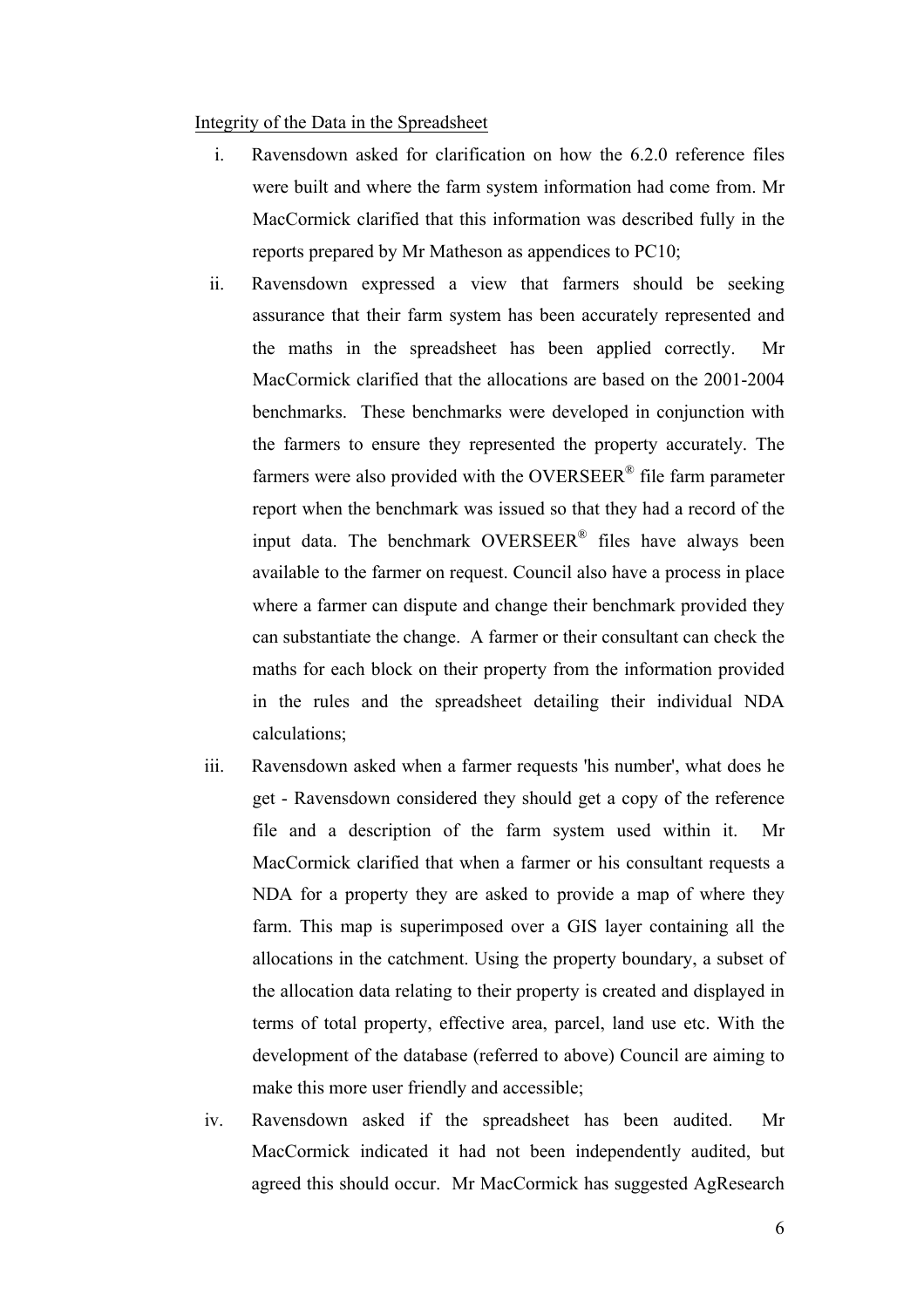as a possible independent organisation that could audit the spreadsheet. Ravensdown agrees that AgResearch is an appropriate organisation to independently audit the spreadsheet. Ravensdown also notes there are other consultants who are also capable of this undertaking this task.

- 19. Ravensdown's overriding concern related to how Council might be able to determine if a reference file is flawed or has been corrupted as it considered it is possible that OVERSEER<sup>®</sup> bugs affect reference files. Ravensdown accepts that the risk of significant errors is low. Mr MacCormick acknowledged the bugs are real but can affect all OVERSEER® files, not just reference files. He also saw one advantage of the reference files is that they allow Council to focus on a couple of files when searching for bugs rather than the 342 individual benchmark files.
- 20. In summary, I can confirm Ravensdown is comfortable that Council is fully aware of and is addressing the question of the security of the spreadsheet and integrity of the reference files through its data management systems. Ravensdown considers there are only two matters that it considers need to be addressed further:
	- i. The independent auditing of the spreadsheet Ravensdown supports the Council pursuing this measure and using either AgResearch or a suitably qualified and experienced consultant;
	- ii. Having the process Council has in place for a farmer to challenge their benchmark more transparent – I have suggested this could be through documenting this process in the proposed Plan Implementation Report.
- 21. As a result of the above, Ravensdown does not seek any amendments to the provisions outlined in paragraph 14 above as sought through its submission.

# **A lack of reference to Schedule LR Seven**

22. In its submission, Ravensdown expressed its concern that there is a lack of reference to Schedule LR Seven in the policies and rules that would assist to provide guidance as to how Nitrogen Discharge Allowances and Managed Reduction Offsets are implemented (such as in the permitted activity rules). Ravensdown sought for this schedule to be referenced in the following PPC10 provisions: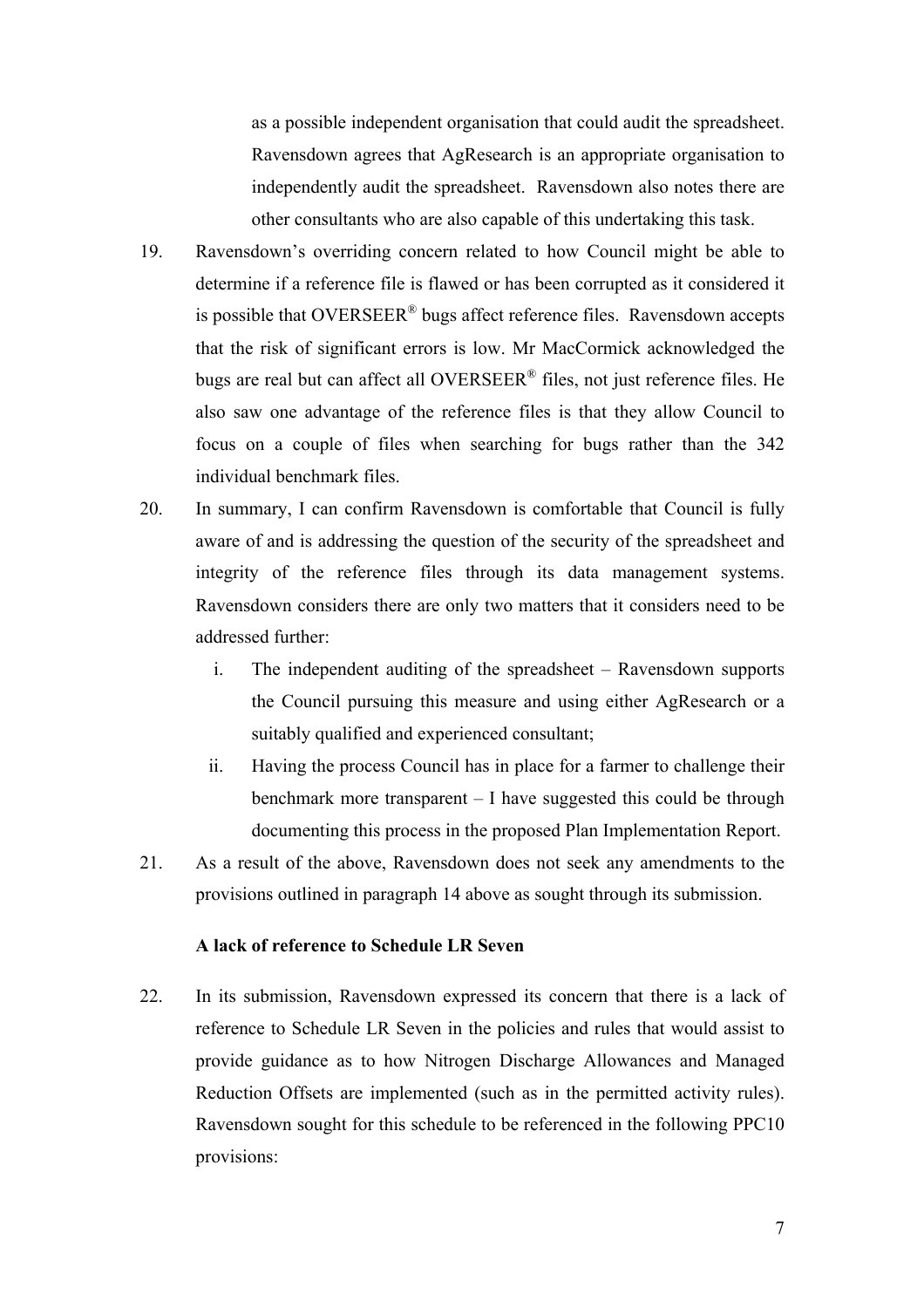- i. Policy LR P5;
- ii. Policy LR P7.
- 23. The s.42A Report (pages 116; 123 Appendix 3) recommends Ravensdown's request regarding Policy LR P5 be rejected and no amendment is made to the policies.
- 24. At the hearing, I noted Ms Burton in her rebuttal evidence indicated that she was 'neutral' regarding whether the Panel adopted the reference to Schedule LR Seven sought by Ravensdown. This matter is therefore with the Panel to decide, and the points raised in my Evidence in Chief apply.

### **The Default Rule for Permitted Activities Being Non-complying**

- 25. In its submission, Ravensdown expressed its concern that the default rule for permitted activity Rule LR R1 and the controlled activities that do not comply with the permitted or controlled activity standards is non-complying under Rule LR R12. Ravensdown sought restricted discretionary activity where the permitted activity standards in Rule LR R1 are not met, with the council restricting its discretion to the permitted standard that is breached. Ravensdown also sought Rule LR R12 to be amended from non-complying to discretionary activity.
- 26. In my Evidence in Chief I review and comment on the s.42A Report (Appendix 3) recommendation that Ravensdown's requests be rejected.
- 27. At the hearing, I provided a verbal response to the rebuttal evidence provided by Ms Burton who referenced the comments made by Ms Wooler, Council's legal counsel. These comments related to the intention of choosing the noncomplying activity status for activities that do not comply with permitted or controlled activity standards, and the suggestion that prohibited activity status could have been determined by Council to be the most appropriate way to implement the objectives of the Plan. I reiterated my concerns expressed in my Evidence in Chief regarding the use of non-complying activity status, and my understanding of the principles when prohibited activity status could be considered appropriate. I do not consider prohibited activity or noncomplying activity status is appropriate in this case.
- 28. At the hearing, I also referred to the earlier discussion the Panel had had with one of Council's experts who indicated that there would be a possibility that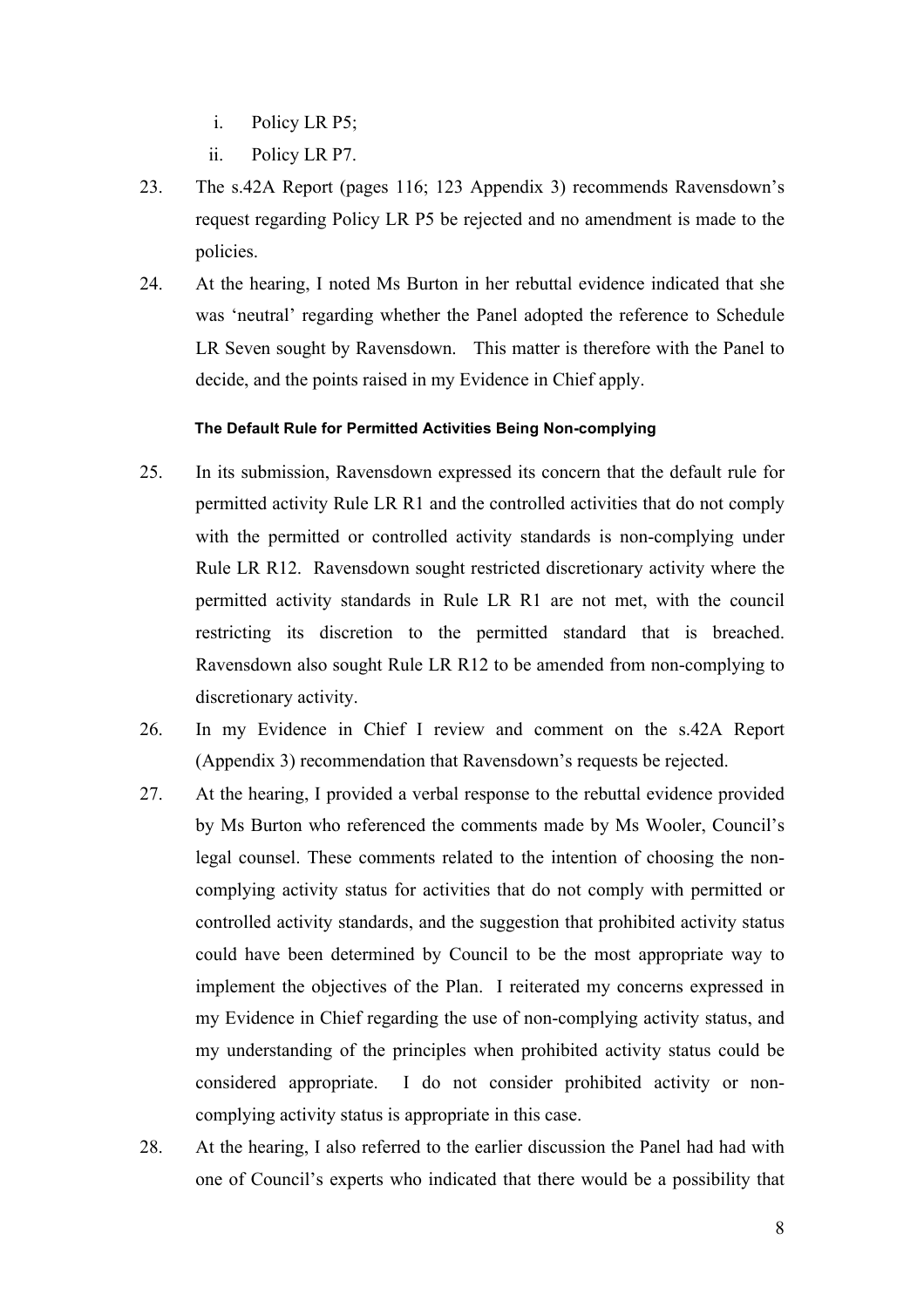some activities are 'technically non-compliant' with the standards due to the use of older versions of OVERSEER<sup>®</sup> modelling. I expressed the view that I considered this possibility another reason why discretionary activity status is more appropriate.

29. I also acknowledged the amendment recommended to Policy LR P15 which I supported.

### **Nutrient Management Advisors Certification Requirements**

- 30. In its submission, Ravensdown considered the definitions should specify that a Nitrogen Budget is typically produced by a Nutrient Management Advisor or an alternative approved by the Regional Council, as specified in Schedule LR Six. Ravensdown considers a suitably qualified person needs to provide an OVERSEER® Nutrient Budget (which is used for regulatory purposes) and must be a Certified Nutrient Management Advisor (CNMA) certified under the Certified Nutrient Management Advisor Programme.
- 31. In my Evidence in Chief I review and comment on the s.42A Report (page 311 Appendix 3) that recommends Ravensdown's submission be rejected.
- 32. At the hearing, I noted Ms Burton in her rebuttal evidence did not support the request by Ravensdown to adopt the CNMA programme.
- 33. This matter remains outstanding, and the points I have raised in my Evidence in Chief remain my position on this matter, and in particular ensuring there is transparent set of industry standards for nutrient management advisors to meet so they provide nationally consistent advice of the highest standard to farmers.

#### **Schedule LR Two**

- 34. In its submission, while Ravensdown opposed input limits based on stocking rate (for reasons discussed above), it recognised the benefits of using a simple look-up table as a surrogate for nitrogen loss outputs for application of permitted activity for low intensity properties less than 10 ha. Ravensdown considers the stocking rate should be a default option for the specified nitrogen loss value for low intensity land use activity.
- 35. Ravensdown sought amendments to Schedule LR Two to:
	- i. Provide the nitrogen loss value which provides for permitted activity land use under Rule LR R4;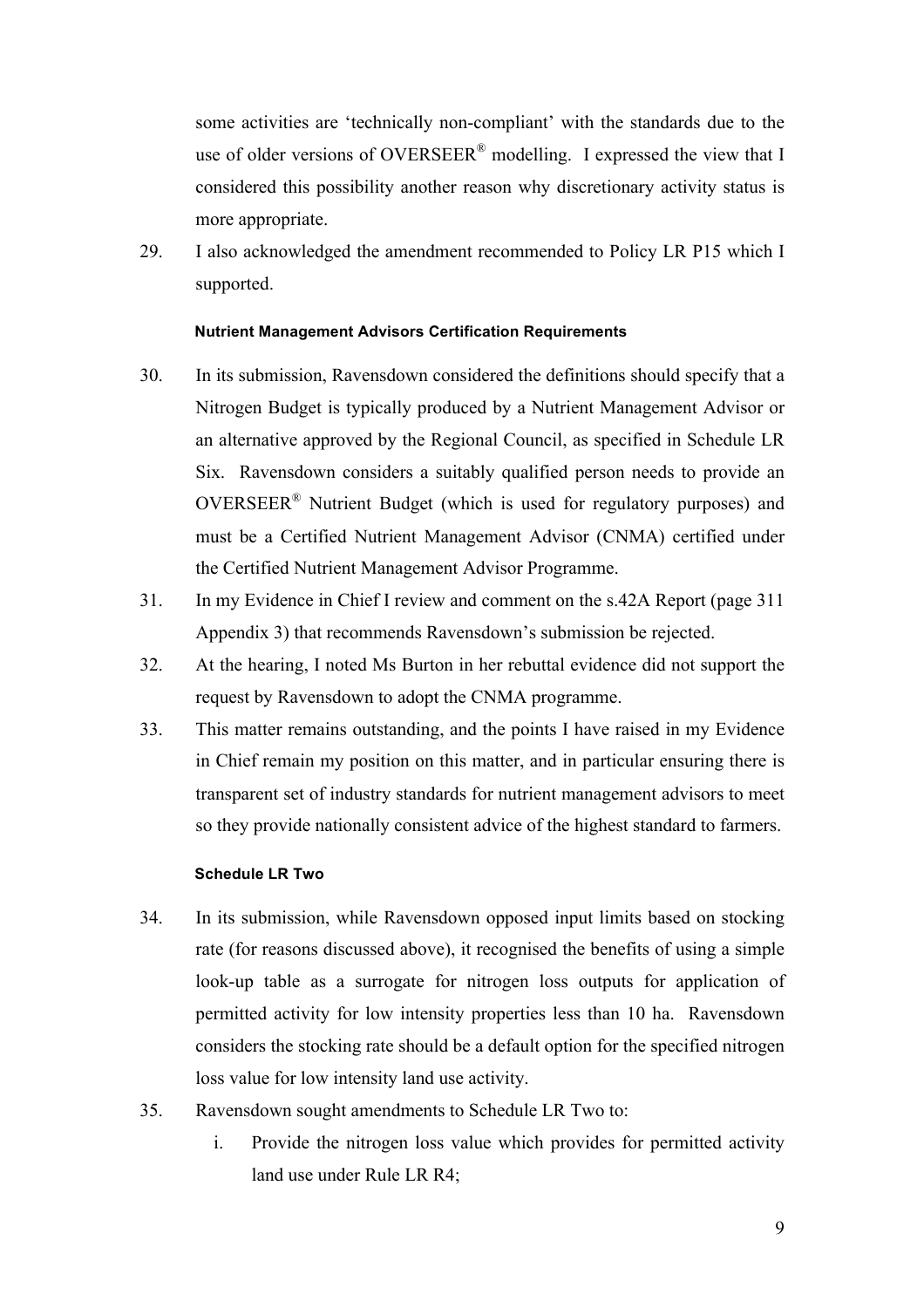- ii. Make it clear the Stocking Rate limits are default representations of the nitrogen loss value for permitted activity on farms/ farming enterprises between 5 and 10 hectares in effective area;
- iii. Make it clear they are introduced for efficiencies in administration and capability to manage small properties, where detailed modelling of farm system losses is not warranted;
- 36. Ravensdown also sought an amendment to the title of Schedule LR Two to make it clear the stocking rates are a default nitrogen loss representation.
- 37. I note the s.42A Report (page 354 Appendix 3) recommends that both of the matters raised by Ravensdown be rejected.
- 38. This matter remains outstanding, and the points I have raised in my Evidence in Chief remain my position on this matter, and in particular I consider the amendments sought by Ravensdown are pragmatic and the most appropriate way to achieve the policies included in PC10.

## **Part Two: Submission Points Resolved**

- 39. As discussed above, a number of further amendments were recommended in the rebuttal evidence prepared by the Council Officers, with Ms Burton's evidence including a tracked change version of PC10 that included the s.42A Report and rebuttal evidence recommendations.
- 40. I have updated the following table to recognise those recommendations provided through the rebuttal evidence that resolve Ravensdown's submission points (shown underlined). I support these recommendations, and seek the Panel to adopt them: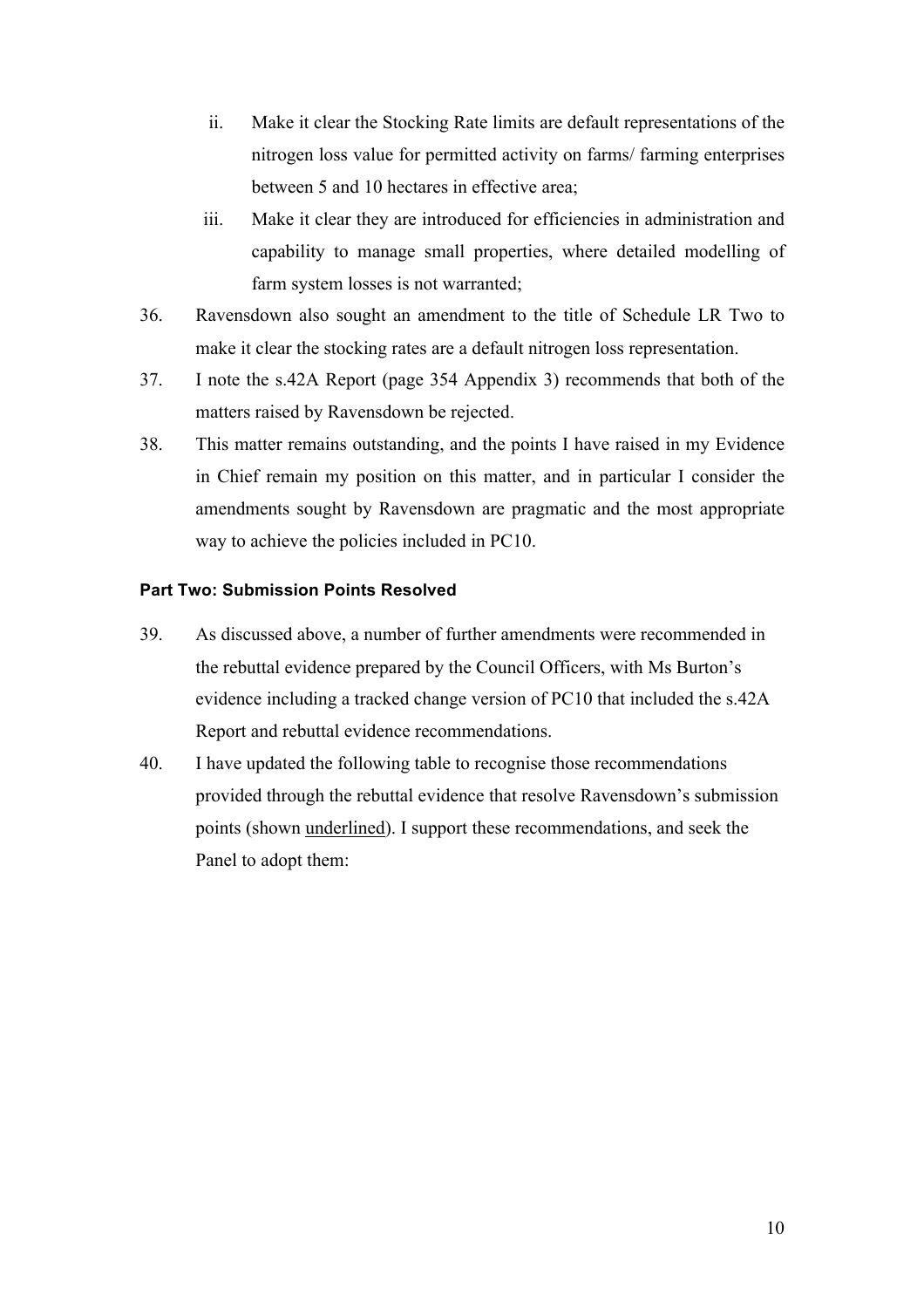| <b>Submission Code</b> | <b>Plan Provisions</b>          | s.42 A                 | <b>Comment</b>                                                 |
|------------------------|---------------------------------|------------------------|----------------------------------------------------------------|
|                        |                                 | <b>Report/Rebuttal</b> |                                                                |
|                        |                                 | <b>Evidence</b>        |                                                                |
|                        |                                 | Recommendation         |                                                                |
| 43.20                  | Introduction – adaptive         | Accept in part         | I request the Panel accept the recommendation which            |
|                        | management approach; integrated |                        | is acceptable to Ravensdown.                                   |
|                        | programme                       |                        |                                                                |
| 43.21; 43.22           | Table LR2                       | Reject                 | Ravensdown's submission related to concerns                    |
|                        |                                 |                        | regarding the use of old versions of OVERSEER <sup>®</sup> and |
|                        |                                 |                        | the accuracy of the proportional reduction - these             |
|                        |                                 |                        | concerns have been addressed by rebuttal evidence of           |
|                        |                                 |                        | Mr Park and Mr MacCormick. Ravensdown does not                 |
|                        |                                 |                        | wish to pursue this submission point.                          |
| 43.114                 | Table LR3                       | Reject                 | Ravensdown's submission related to concerns                    |
|                        |                                 |                        | regarding the use of old versions of OVERSEER <sup>®</sup> and |
|                        |                                 |                        | the accuracy of the proportional reduction - these             |
|                        |                                 |                        | concerns have been addressed by rebuttal evidence of           |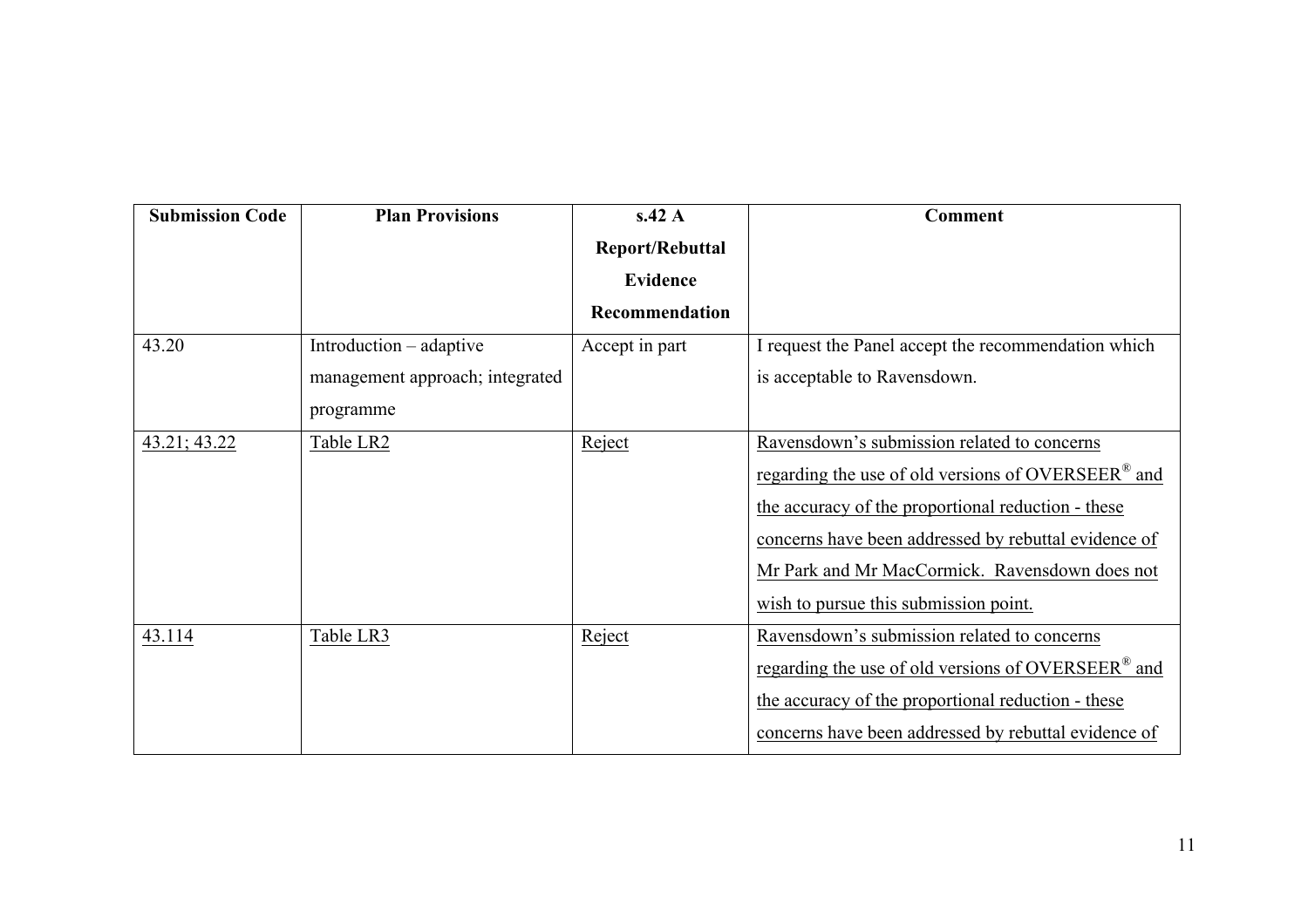|       |              |                | Mr Park and Mr MacCormick. Ravensdown does not               |
|-------|--------------|----------------|--------------------------------------------------------------|
|       |              |                | wish to pursue this submission point.                        |
| 43.23 | Policy LR P1 | Accept         | I request the Panel accept the recommendation which          |
|       |              |                | is acceptable to Ravensdown.                                 |
| 43.24 | Policy LR P2 | Accept in part | I request the Panel accept the recommendation to retain      |
|       |              |                | the intent of the policy which is acceptable to              |
|       |              |                | Ravensdown.                                                  |
| 43.25 | Policy LR P3 | Accept in part | I request the Panel accept the recommendation to retain      |
|       |              | Accept         | the intent of the policy which is acceptable to              |
|       |              |                | Ravensdown.                                                  |
|       |              |                | Ravensdown's submission also related to concerns             |
|       |              |                | regarding the use of old versions of OVERSEER <sup>®</sup> - |
|       |              |                | this concerns has been addressed by rebuttal evidence        |
|       |              |                | of Mr Park who recommends an amendment. I request            |
|       |              |                | the Panel accept the recommendation which is                 |
|       |              |                | acceptable to Ravensdown.                                    |
| 43.26 | Policy LR P4 | Accept in part | I request the Panel accept the recommendation to retain      |
|       |              | Reject         | the intent of the policy and amend the reference to a        |
|       |              |                | Nutrient Management Plan as requested by                     |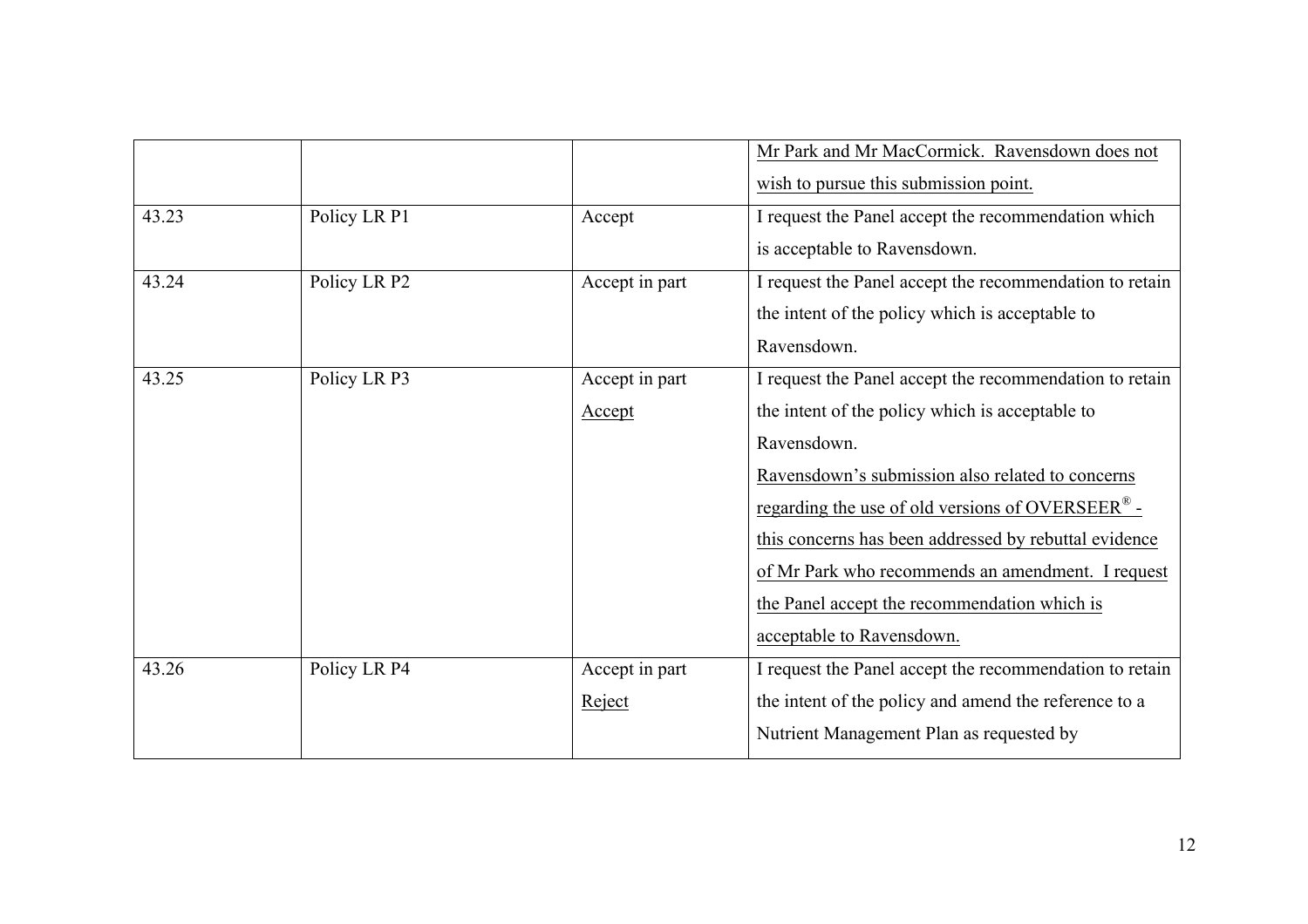|       |              |                | Ravensdown.                                                    |
|-------|--------------|----------------|----------------------------------------------------------------|
|       |              |                | Ravensdown's submission related to concerns                    |
|       |              |                | regarding the updating of reference files - this concerns      |
|       |              |                | has been addressed by rebuttal evidence of Mr Park             |
|       |              |                | and discussions with Mr MacCormick. Ravensdown                 |
|       |              |                | does not wish to pursue this submission point.                 |
|       |              |                | Ravensdown also sought reference to Good                       |
|       |              |                | Management Practice (GMP) in this policy. While Ms             |
|       |              |                | Burton rejects this request in her rebuttal evidence, the      |
|       |              |                | reasons for rejecting the request are accepted, and this       |
|       |              |                | matter is not pursued further.                                 |
| 43.27 | Policy LR P5 | Reject         | Ravensdown's submission related to concerns                    |
|       |              |                | regarding the use of old versions of OVERSEER $^{\circledR}$ - |
|       |              |                | these concerns have been addressed by rebuttal                 |
|       |              |                | evidence of Mr Park and Mr MacCormick.                         |
|       |              |                | Ravensdown does not wish to pursue this submission             |
|       |              |                | point.                                                         |
| 43.29 | Policy LR P6 | Accept in part | I request the Panel accept the recommendation to               |
|       |              |                | clarify the intent of the policy as requested by               |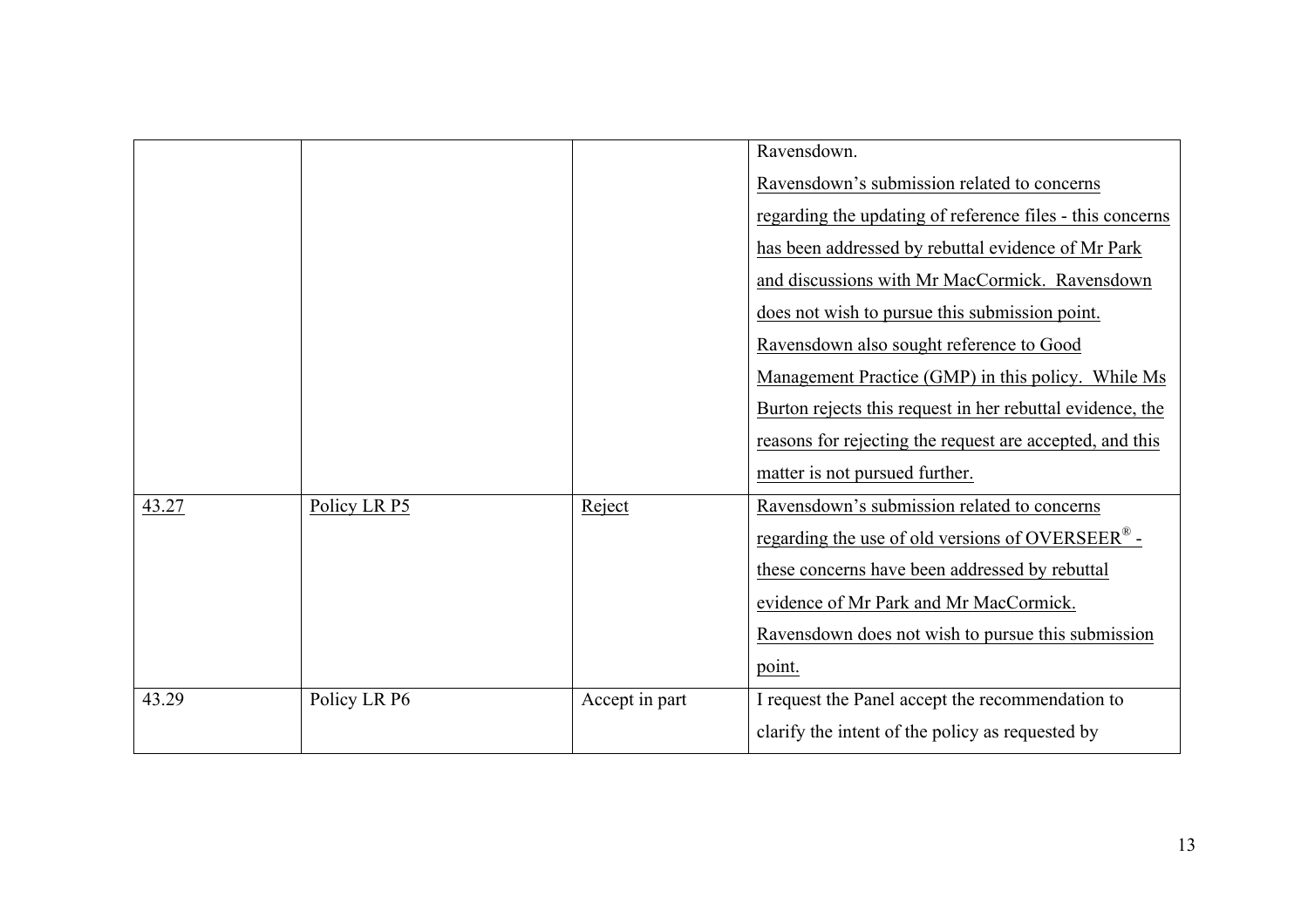|       |               |                | Ravensdown.                                             |
|-------|---------------|----------------|---------------------------------------------------------|
| 43.30 | Policy LR P7  | Accept in part | I request the Panel accept the recommendation to        |
|       |               |                | clarify the intent of the policy as requested by        |
|       |               |                | Ravensdown.                                             |
| 43.31 | Policy LR P8  | Accept in part | I request the Panel accept the recommendation to retain |
|       |               | Accept         | the intent of the policy and amend the reference to a   |
|       |               |                | Nutrient Management Plan as requested by                |
|       |               |                | Ravensdown.                                             |
|       |               |                | Ravensdown also sought reference to Good                |
|       |               |                | Management Practice (GMP) in this policy. Ms            |
|       |               |                | Burton accepts this request in her rebuttal evidence,   |
|       |               |                | and recommends Policy LR P8 be amended. I request       |
|       |               |                | the Panel accept the recommendation which is            |
|       |               |                | acceptable to Ravensdown.                               |
| 43.32 | Policy LR P9  | Accept in part | I request the Panel accept the recommendation to        |
|       |               |                | amend the policy which is acceptable to Ravensdown.     |
| 43.33 | Policy LR P10 | Accept         | I request the Panel accept the recommendation which     |
|       |               |                | is acceptable to Ravensdown.                            |
| 43.34 | Policy LR P11 | Accept         | I request the Panel accept the recommendation which     |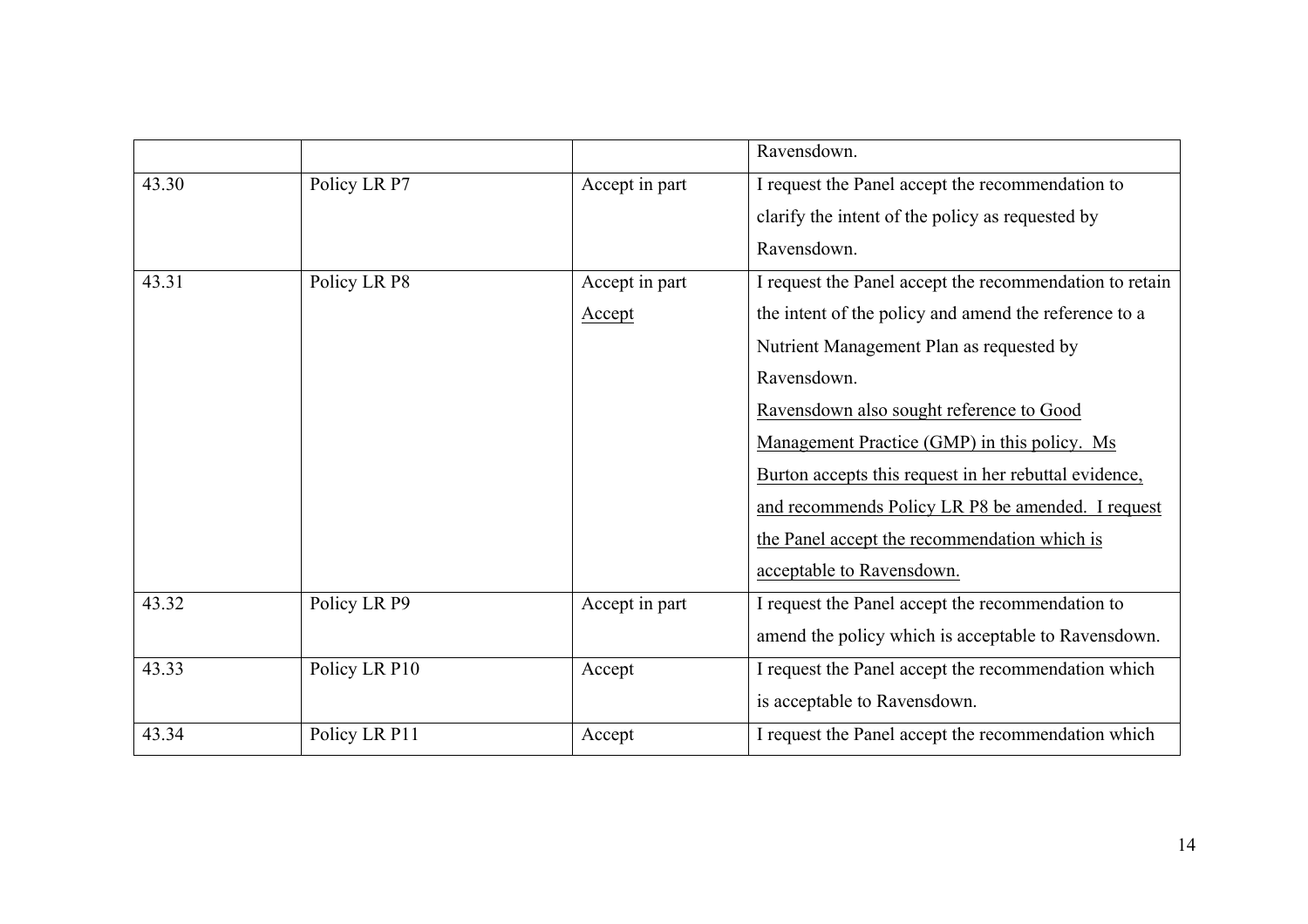|       |                                        |                | is acceptable to Ravensdown.                                   |
|-------|----------------------------------------|----------------|----------------------------------------------------------------|
| 43.36 | Policy LR P13                          | Reject         | Ravensdown's submission related to concerns                    |
|       |                                        |                | regarding the use of old versions of OVERSEER $^{\circledR}$ - |
|       |                                        |                | these concerns have been addressed by rebuttal                 |
|       |                                        |                | evidence of Mr Park and Mr MacCormick.                         |
|       |                                        |                | Ravensdown does not wish to pursue this submission             |
|       |                                        |                | point.                                                         |
| 43.37 | Policy LR P14                          | Accept in part | I request the Panel accept the recommendation to               |
|       |                                        |                | amend the policy which is acceptable to Ravensdown.            |
| 43.38 | Policy LR P15                          | Accept         | I request the Panel accept the recommendation which            |
|       |                                        |                | is acceptable to Ravensdown.                                   |
| 43.46 | Introduction to Rule                   | Accept         | I request the Panel accept the recommendation which            |
|       |                                        |                | is acceptable to Ravensdown.                                   |
| 43.47 | Definition: Property/farming           | Accept         | I request the Panel accept the recommendation which            |
|       | enterprise                             |                | is acceptable to Ravensdown.                                   |
| 43.48 | General Advice Notes for Rules:        | Accept in part | I request the Panel accept the recommendation which            |
|       | No. 4                                  |                | is acceptable to Ravensdown.                                   |
| 43.49 | <b>General Advice Notes for Rules:</b> | Accept         | I request the Panel accept the recommendation which            |
|       | No. 5                                  |                | is acceptable to Ravensdown.                                   |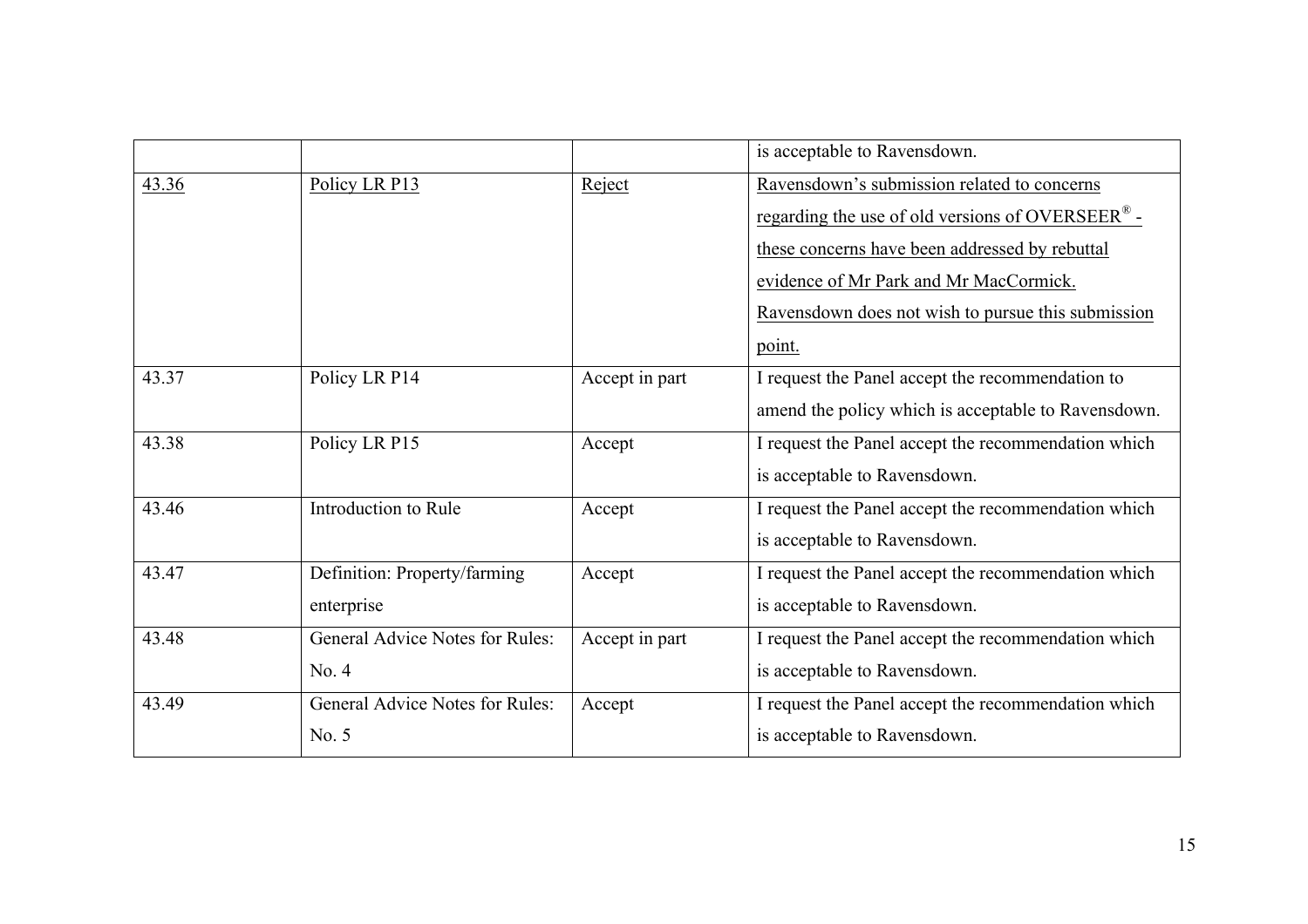| 43.50 | Rule summary flowchart | Accept | I request the Panel accept the recommendation which         |
|-------|------------------------|--------|-------------------------------------------------------------|
|       |                        |        | is acceptable to Ravensdown.                                |
| 43.46 | Introduction to Rules  | Accept | An amendment has been recommended to the first              |
|       |                        |        | sentence of the introduction that meets Ravensdown's        |
|       |                        |        | concerns. I request the Panel accept the                    |
|       |                        |        | recommendation which is acceptable to Ravensdown.           |
| 43.51 | Rule LR R1             | Accept | Ravensdown's submission raised a concern that PC10          |
|       |                        |        | controlled inputs rather than outputs. Ms Burton in her     |
|       |                        |        | rebuttal evidence accepts Ravensdown's concerns and         |
|       |                        |        | recommends an amendment accordingly. I request the          |
|       |                        |        | Panel accept the recommendation which is acceptable         |
|       |                        |        | to Ravensdown.                                              |
| 43.52 | Rule LR R2             | Reject | Ravensdown's submission raised concerns regarding           |
|       |                        |        | the restriction on the transfer of nitrogen losses prior to |
|       |                        |        | 2022. Mr Lamb has provided a response to this matter        |
|       |                        |        | in his rebuttal evidence. Ravensdown accepts this           |
|       |                        |        | response and does not wish to pursue this submission        |
|       |                        |        | point.                                                      |
| 43.53 | Rule LR R3             | Reject | Ravensdown's submission raised concerns regarding           |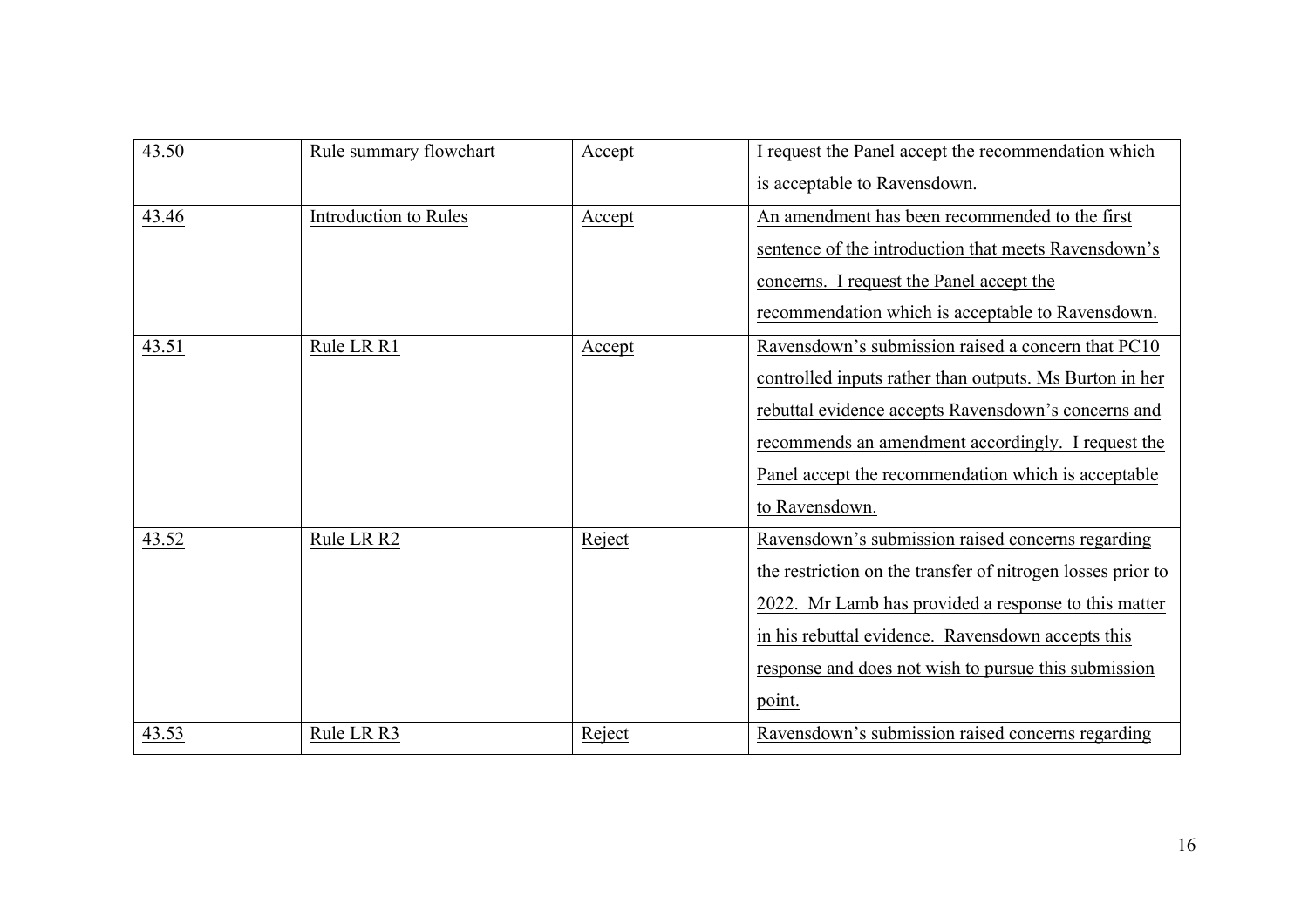|                     |            |                         | the restriction on the transfer of nitrogen losses prior to<br>2022. Mr Lamb has provided a response to this matter<br>in his rebuttal evidence. Ravensdown accepts this<br>response and does not wish to pursue this submission<br>point.                                                                                                                                                                                                                                                                                                                                                    |
|---------------------|------------|-------------------------|-----------------------------------------------------------------------------------------------------------------------------------------------------------------------------------------------------------------------------------------------------------------------------------------------------------------------------------------------------------------------------------------------------------------------------------------------------------------------------------------------------------------------------------------------------------------------------------------------|
| 43.54; 43.55; 43.56 | Rule LR R4 | Accept<br>Reject        | Ravensdown's submission raised a concern that PC10<br>controlled inputs rather than outputs. Ms Burton in her<br>rebuttal evidence accepts Ravensdown's concern and<br>recommends an amendment accordingly. I request the<br>Panel accept the recommendation which is acceptable<br>to Ravensdown.<br>Ravensdown also raised concerns regarding the<br>restriction on the transfer of nitrogen losses prior to<br>2022. Mr Lamb has provided a response to this matter<br>in his rebuttal evidence. Ravensdown accepts this<br>response and does not wish to pursue this submission<br>point. |
| 43.57; 43.58        | Rule LR R5 | <u>Accept</u><br>Reject | Ravensdown's submission raised a concern that PC10<br>controlled inputs rather than outputs. Ms Burton in her                                                                                                                                                                                                                                                                                                                                                                                                                                                                                 |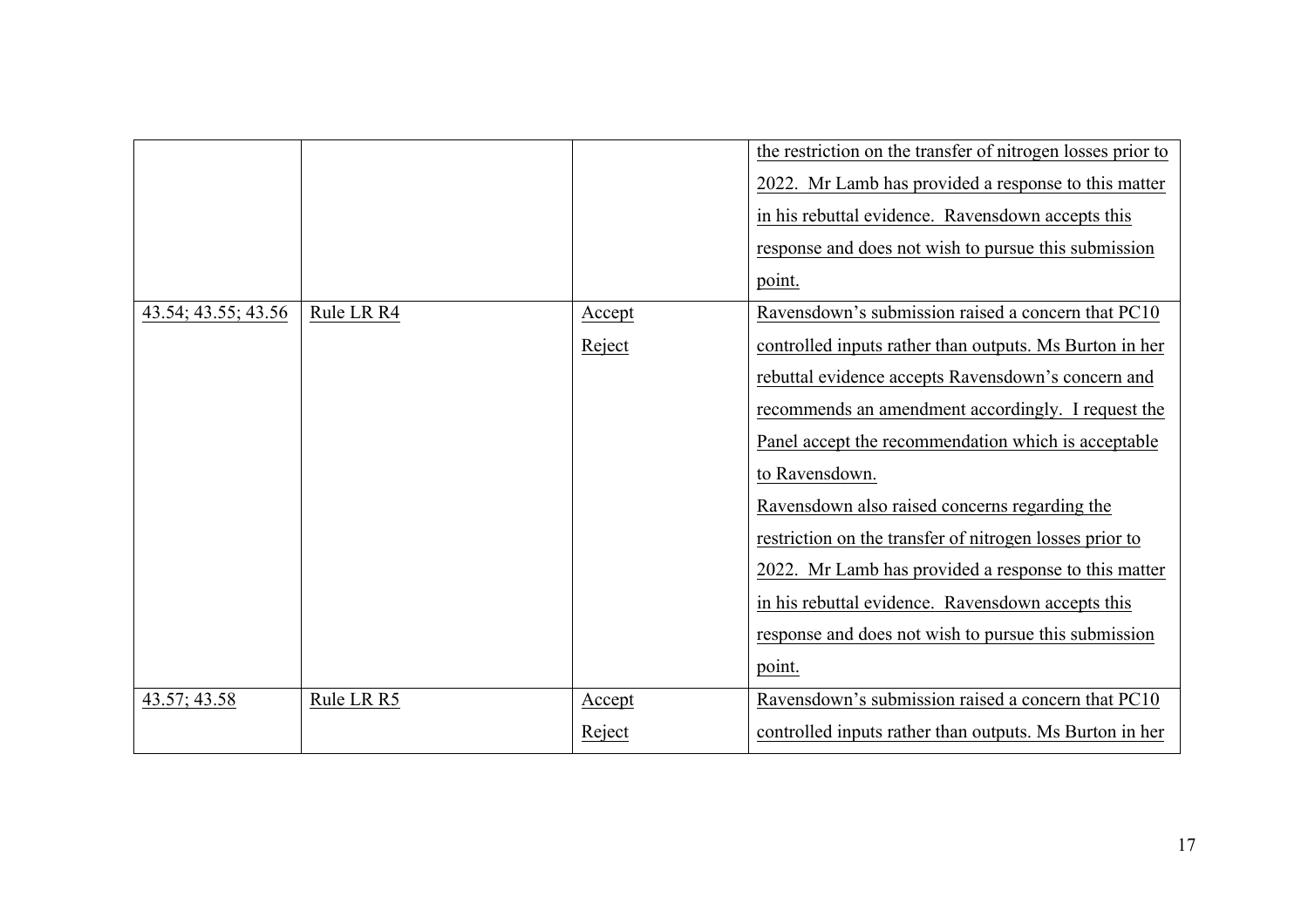|                     |            |        | rebuttal evidence accepts Ravensdown's concern and      |
|---------------------|------------|--------|---------------------------------------------------------|
|                     |            |        | recommends an amendment accordingly. I request the      |
|                     |            |        | Panel accept the recommendation which is acceptable     |
|                     |            |        | to Ravensdown.                                          |
|                     |            |        | Ravensdown also raised concerns regarding the           |
|                     |            |        | restriction on the transfer of nitrogen losses prior to |
|                     |            |        | 2022. Mr Lamb has provided a response to this matter    |
|                     |            |        | in his rebuttal evidence. Ravensdown accepts this       |
|                     |            |        | response and does not wish to pursue this submission    |
|                     |            |        | point.                                                  |
| 43.59; 43.60; 43.61 | Rule LR R6 | Accept | Ravensdown's submission raised a concern that PC10      |
|                     |            | Reject | controlled inputs rather than outputs. Ms Burton in her |
|                     |            |        | rebuttal evidence accepts Ravensdown's concern and      |
|                     |            |        | recommends an amendment accordingly. I request the      |
|                     |            |        | Panel accept the recommendation which is acceptable     |
|                     |            |        | to Ravensdown.                                          |
|                     |            |        | Ravensdown also raised concerns regarding the           |
|                     |            |        | restriction on the transfer of nitrogen losses prior to |
|                     |            |        |                                                         |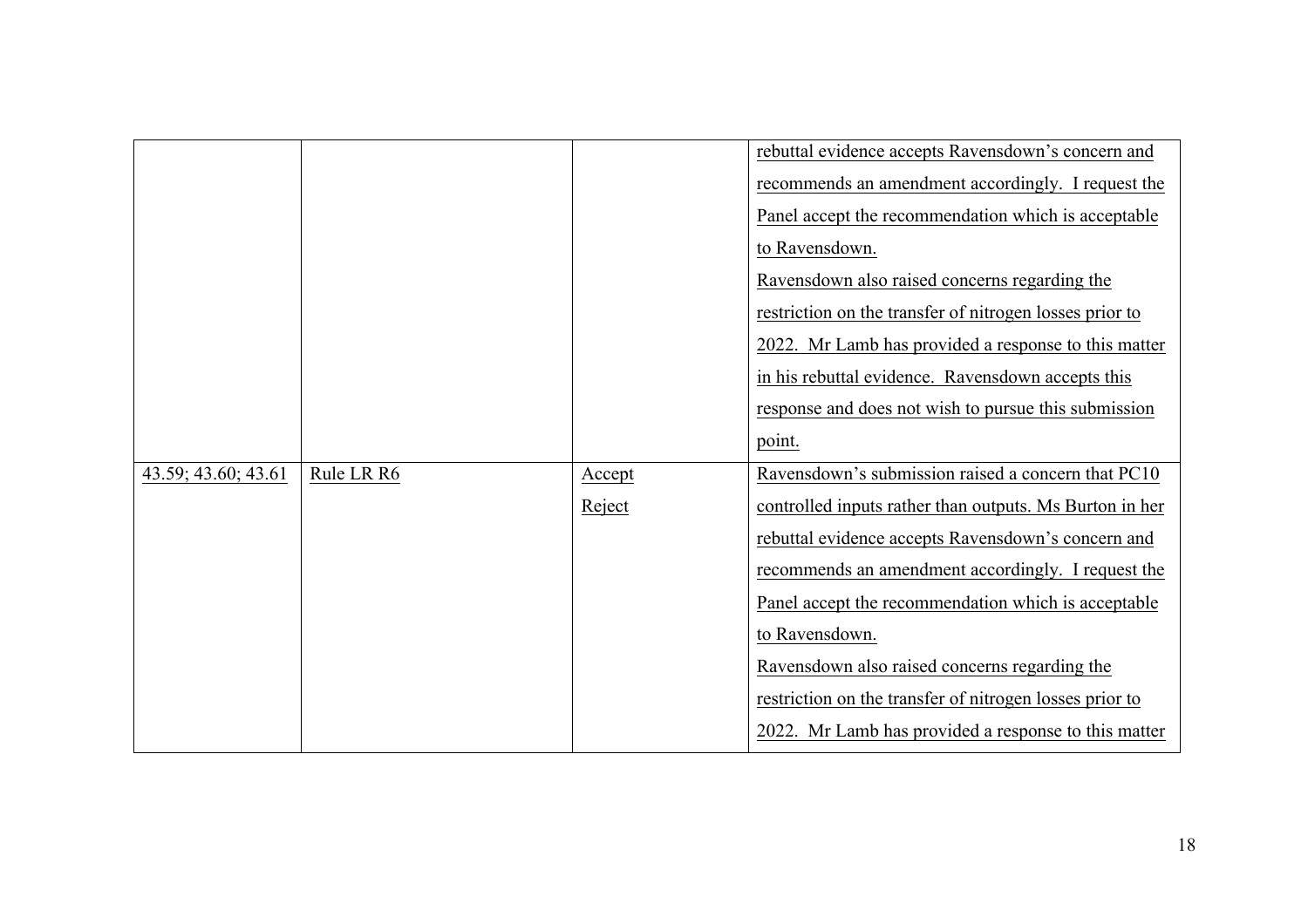|                      |            |                | in his rebuttal evidence. Ravensdown accepts this           |
|----------------------|------------|----------------|-------------------------------------------------------------|
|                      |            |                | response and does not wish to pursue this submission        |
|                      |            |                | point.                                                      |
| 43.64; 43.67         | Rule LR R7 | Accept in part | I request the Panel accept the recommendation to            |
|                      |            | Reject         | delete part of condition (a) as requested by                |
|                      |            |                | Ravensdown.                                                 |
|                      |            |                | Ravensdown's submission raised concerns regarding           |
|                      |            |                | the restriction on the transfer of nitrogen losses prior to |
|                      |            |                | 2022. Mr Lamb has provided a response to this matter        |
|                      |            |                | in his rebuttal evidence. Ravensdown accepts this           |
|                      |            |                | response and does not wish to pursue this submission        |
|                      |            |                | point.                                                      |
| 43.69; 43.70; 43.71; | Rule LR R8 | Accept         | I request the Panel accept the recommendation to            |
| 43.72; 43.73; 43.75  |            | Accept in part | amend various parts of the Rule as requested by             |
|                      |            | Reject         | Ravensdown.                                                 |
|                      |            |                | Ravensdown accepts the timeframes for the                   |
|                      |            |                | preparation of nutrient budgets proposed in PC10.           |
| 43.76; 43.77; 43.79; | Rule LR R9 | Accept         | I request the Panel accept the recommendation to retain     |
| 43.82;               |            | Accept in part | the control activity status and amend the reference to a    |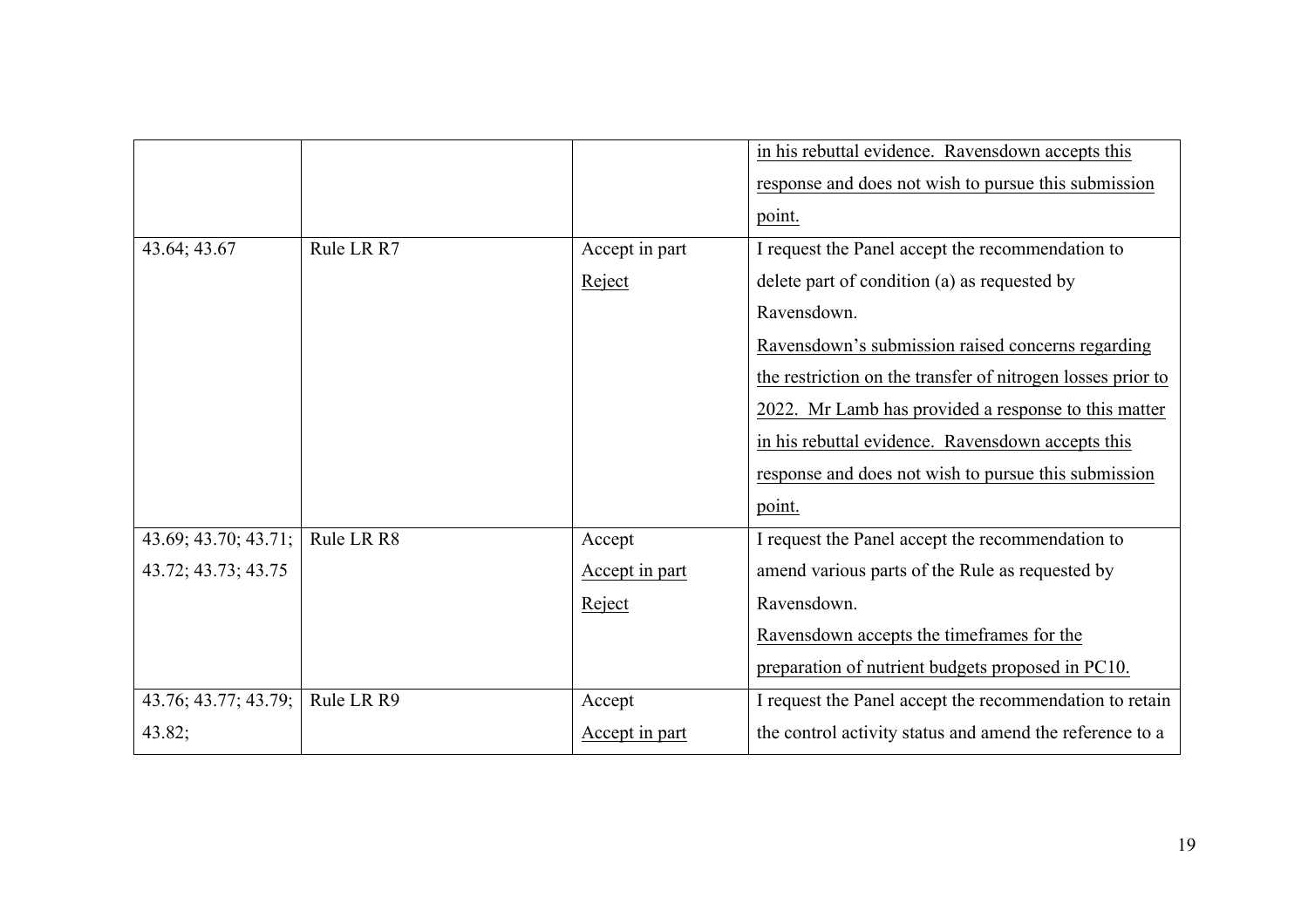|                     |                               | Reject         | Nutrient Management Plan as requested by            |
|---------------------|-------------------------------|----------------|-----------------------------------------------------|
|                     |                               |                | Ravensdown.                                         |
|                     |                               |                | Ravensdown accepts the timeframes for the           |
|                     |                               |                | preparation of nutrient budgets proposed in PC10.   |
| 43.7; 43.83; 43.84; | Rule LR R10                   | Accept         | I request the Panel accept the recommendation to    |
| 43.85; 43.86; 43.89 |                               | Accept in part | amend various parts of the Rule as requested by     |
|                     |                               | Reject         | Ravensdown.                                         |
|                     |                               |                | Ravensdown accepts the timeframes for the           |
|                     |                               |                | preparation of nutrient budgets proposed in PC10.   |
| 43.63               | New Definition: Low Intensity | Accept         | I request the Panel accept the recommendation which |
|                     | Farming                       |                | is acceptable to Ravensdown.                        |
| 43.94               | Definition: Management Plan   | Accept         | I request the Panel accept the recommendation which |
|                     |                               |                | is acceptable to Ravensdown.                        |
| 43.96               | Definition Nitrogen Discharge | Accept in part | I request the Panel accept the recommendation to    |
|                     | Allowance                     |                | amend the definition which is acceptable to         |
|                     |                               |                | Ravensdown.                                         |
| 43.97               | Definition: OVERSEER File     | Accept in part | I request the Panel accept the recommendation to    |
|                     |                               |                | amend the definition which is acceptable to         |
|                     |                               |                | Ravensdown.                                         |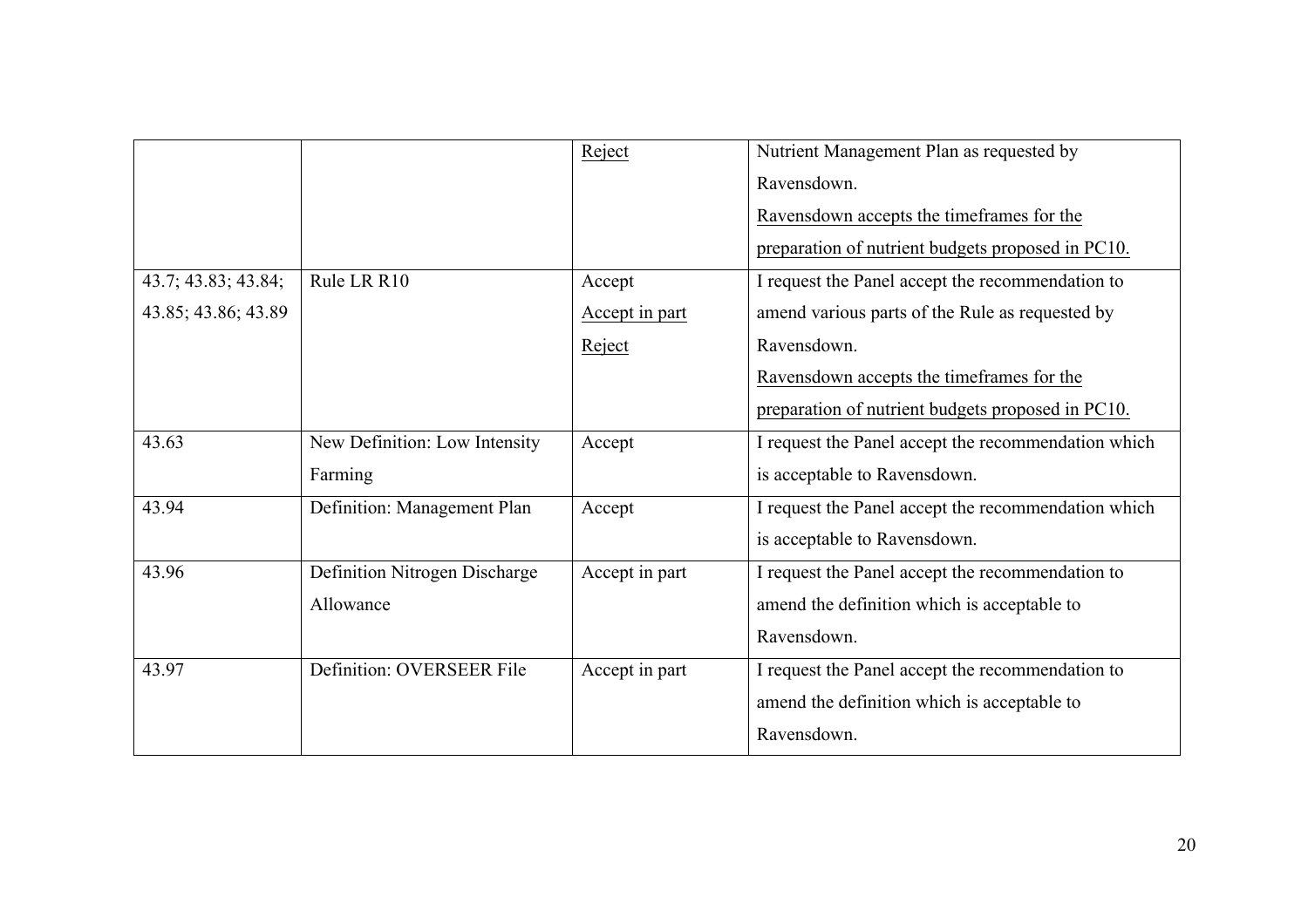| 43.98              | Definition: Reference Files         | Accept         | I request the Panel accept the recommendation which<br>is acceptable to Ravensdown. |
|--------------------|-------------------------------------|----------------|-------------------------------------------------------------------------------------|
| 43.101             | <b>New Definition: Start Points</b> | Accept         | I request the Panel accept the recommendation which                                 |
|                    |                                     |                | is acceptable to Ravensdown.                                                        |
| 43.102             | Schedule LR One                     | Accept in part | I request the Panel accept the recommendation to                                    |
|                    |                                     |                | amend the schedule which is acceptable to                                           |
|                    |                                     |                | Ravensdown.                                                                         |
| 43.105             | <b>Schedule LR Three</b>            | Accept in part | I request the Panel accept the recommendation to                                    |
|                    |                                     |                | amend the schedule which is acceptable to                                           |
|                    |                                     |                | Ravensdown.                                                                         |
| 43.106/111/113/115 | <b>Schedule LR Five</b>             | Accept in part | I request the Panel accept the recommendation to                                    |
|                    |                                     |                | amend the schedule which is acceptable to                                           |
|                    |                                     |                | Ravensdown.                                                                         |
|                    |                                     |                | Refer to duration of NBs                                                            |
| 43.108             | Schedule LR Six                     | Accept in part | I request the Panel accept the recommendation to                                    |
|                    |                                     |                | amend the schedule which is acceptable to                                           |
|                    |                                     |                | Ravensdown.                                                                         |
| P394/395           | <b>Schedule LR Seven</b>            | Accept         | I request the Panel accept the recommendation which                                 |
|                    |                                     |                | is acceptable to Ravensdown.                                                        |